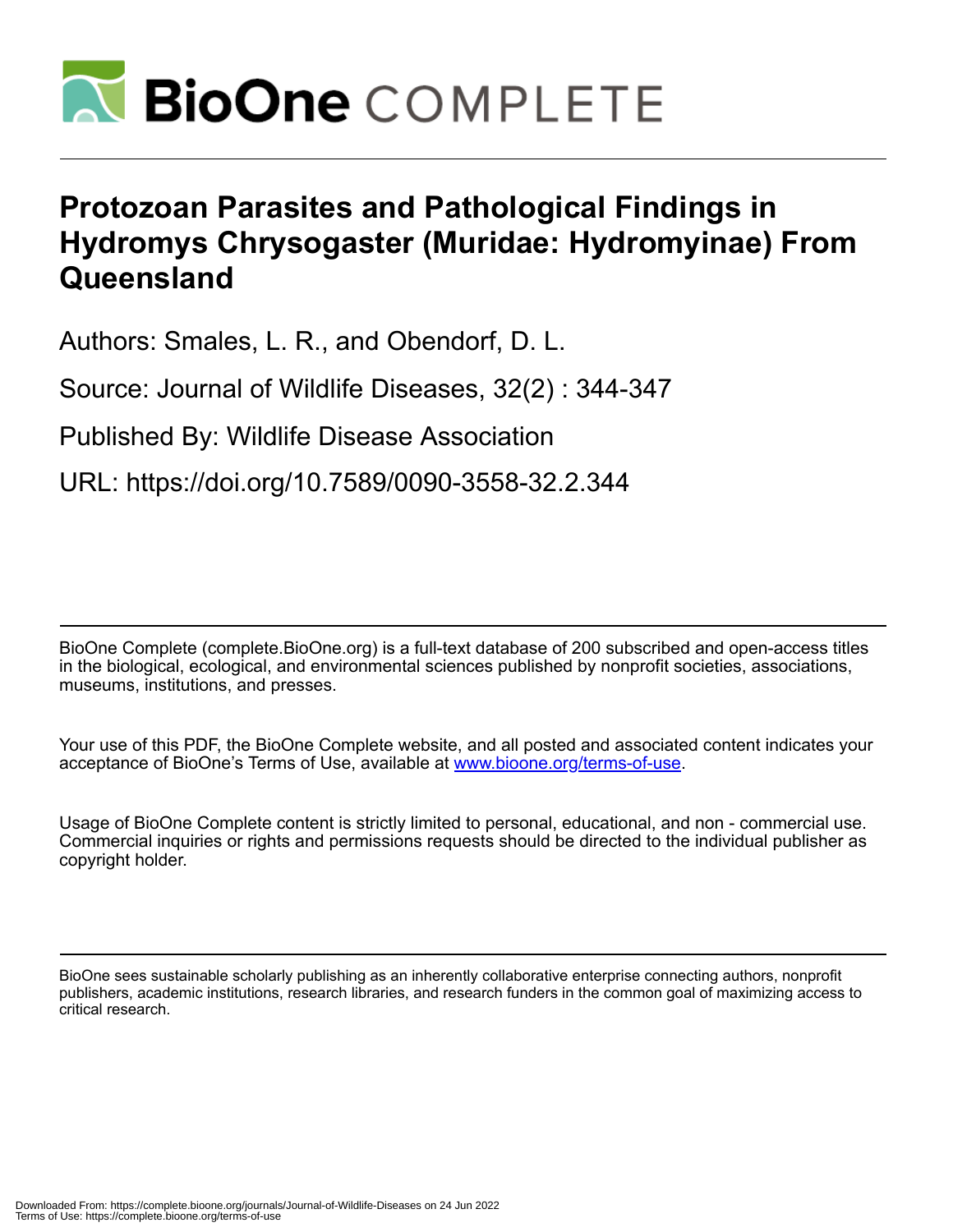## **Protozoan Parasites and Pathological Findings in Hydromys Chrysogaster (Muridae: Hydromyinae) From Queensland**

**L. R. Smales' and D. L. Obendorf,2** 'The Department of Biology, Central Queensland University, Rockhampton, Queensland 4702, Australia. <sup>2</sup>Tasmanian Department of Primary Industry and Fisheries, Mount Pleasant Laboratories, **Kings Meadows, Tasmania 7249, Australia**

ABSTRACT: Tissues from 23 Australian water rats *(Hydromys chrysogaster)* collected from five localities in central and northern Queensland, Australia, between February 1992 and May 1993, were examined for protozoan para sites and additional pathological changes. We found *Kiossiella hydromyos* in the kidneys, Toxoplasma *gondii* in the brain and skeletal muscles and Sarcocystis sp. in the somatic musculature. Other pathological findings, including interstitial nephritis, interstitial pneumonia and a tongue abscess, as well as helminth-induced lesions in the lungs, mesenteries, stomach wall and cecal wall were also noted.

*Key words:* Protozoa, parasites, pathology, Australian water rat, Hydronmys *chrysogaster,* Queensland.

The Australian water rat, *Hydromys chnjsogaster,* Geoffroy 1804, is found only in Australia, New Guinea, and associated islands, where it inhabits permanent bodies of freslmwater or brackish water, and ocean beaches (Olsen, 1991).

Surveys of the parasites and pathology of water rats, including protozoa, have been carried out in Tasmania (Obendorf and Smales, 1985), Victoria and South Australia (Smales et al., 1990) and north ern Queensland (Glazebrook et a!., 1977, 1978). In this study, the prevalence of protozoa and any associated pathological findings in water rats from central and northern Queensland were determined. Twenty-three water rats were live-trapped, in collapsible wire box traps (Australian Entomological Supplies, Coorabell via Bangalow, New South Wales, Australia), using bread and sardine baits, from central and northern Queensland between February 1992 and May 1993. Eight water rats were collected from the town reaches of the Ross River, Townsville (19°19'S, 146°44' E); eight from the town reaches of the Fitzroy River, Rockhampton (23°21'S,

**150#{176}29'E);** three from Wild Duck Island, Shoalwater Bay  $(22^{\circ}0'S, 149^{\circ}52'E);$  three from Rosslyn Bay boat harbor, central Queensland coast  $(23^{\circ}10'$ S,  $150^{\circ}47'E)$  and one from Kurrimine Beach, northern Queensland coast  $(17^{\circ}48'$ S,  $146^{\circ}6'E)$ . Animals were euthanized by overdose with pentobarbitone sodium (Nembutal  $\infty$ ) (Boehringer Ingelheim Pty Ltd., Artarmon, New South Wales, Australia) injected intraperitoneally. The external surface, nares, and oral cavity of each water rat was examined macroscopically for lesions. The subcutaneous tissues, body cavities, mes enteries and viscera were examined under a dissecting microscope. Pieces of skeletal muscle were taken from the thigh of each water rat as was tissue from the diaphragm, tongue, esophagus, stomach, jejunum, colon, liver, spleen, kidney, adrenal gland, urinary bladder, and brain. Tissues were fixed in 10% formalin, embedded in paraffin, sectioned at  $5 \mu m$ , and stained with hematoxylin and eosin. The presence and location of protozoan species and any associated pathology was recorded. Proto zoa were identified following Barker et a!. (1975) and Munday et al. (1978).

Three species of protozoan parasites were identified: *Kiossiella hydromyos* Winter and Watts, 1971; *Toxoplasma gondii* Nicolle and Manceau, 1908; and *Sarcocystis* spp. Lancaster, 1882 (Table 1). *Kiossiella hydromyos,* originally described from the kidneys of a water rat from Brisbane (Winter and Watt, 1971), was re ported in 14 of 355 rodents from north Queensland by Glazebrook et al. (1977), but they did not specify the prevalence in water rats. The occurrence of *K hydromyos* in all areas surveyed in this study, including the isolated off shore Wild Duck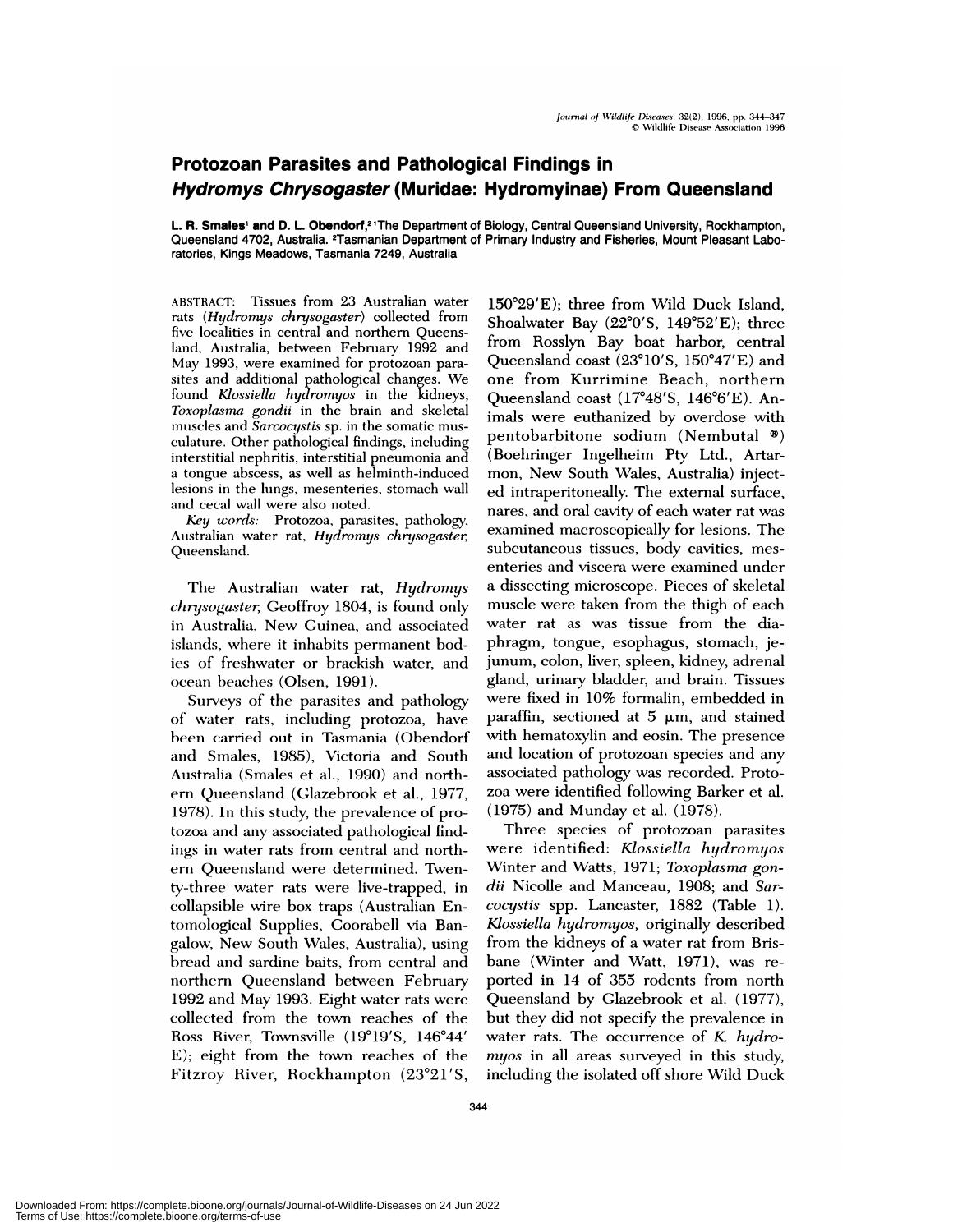| <b>Site</b>                          | Klossiella<br>hyromyos<br>(kidnev). | Toxoplasma<br>gondii<br>(brain) | <b>Sarcocystis</b><br>spp."<br>(skeletal<br>muscle) | Toxoplasma<br>gondii and/or<br><b>Sarcocustis</b><br>spp.b<br>(skeletal<br>muscle) |
|--------------------------------------|-------------------------------------|---------------------------------|-----------------------------------------------------|------------------------------------------------------------------------------------|
| Kurrimine Beach                      | $1/\mathrm{I}^c$                    | 0/1                             | 1/1                                                 | 0/1                                                                                |
| Ross River                           | 7/8                                 | 2/8                             | 1/8                                                 | 2/8                                                                                |
| Wild Duck Island                     | 1/3                                 | 0/3                             | 0/3                                                 | 0/3                                                                                |
| <b>Fitzroy River</b>                 | 3/8                                 | 2/8                             | 0/8                                                 | 4/8                                                                                |
| Rosslyn Bay                          | 2/3                                 | 1/3                             | 0/8                                                 | 3/3                                                                                |
| Totals for infected localities       | 14/23                               | 5/19                            | 2/9                                                 | 9/19                                                                               |
| Total prevalence (%), all localities | 60                                  | 22                              | 9                                                   | 39                                                                                 |

TABLE 1. Protozoan parasites found in 23 Hydromys chrysogaster from sites in central and northern Queensland, 1992 to 1993.

a Thick-walled muscle cysts with large zooites, up to 12  $\mu$ m.

<sup>b</sup> Thin-walled muscle cysts with small zooites, up to  $8 \mu m$  (After Munday et al., 1978).

<sup>c</sup> Number infected/number sampled.

Island is evidence that this coccidian is a common parasite of Queensland water rats (Fig. 1). Since  $K$  *hydromyos* also has been reported from Victoria and South Australia (Smales et al., 1990) but not Tasmania (Barker et al., 1975; Obendorf and Smales, 1985) it probably is found only throughout mainland Australia. Klossiella spp. are regarded as benign protozoa of the renal tubules of a wide range of Australian marsupials (Barker et al., 1975) as well as rodents (Winter and Watt, 1971).

Cysts, typical of Toxoplasma gondii (Munday et al., 1978), were found in the brains of five water rats (Fig. 2). In four animals the cysts were not associated with any host inflammatory responses. In one

animal, however, the cysts were associated with a focal non-suppurative inflammation of the surrounding brain tissue. The widespread occurrence of T. gondii throughout Australia (Munday et al., 1978) coincides with the distribution of the definitive host Felis catus. In northern Queensland, water rats were considered by Glazebrook et al. (1977) to be significant rodent carriers of T. gondii and the relatively high prevalence of T. gondii  $(22%)$  in this study supported that view. Toxoplasma gondii cysts were not found in any of the water rats from Wild Duck Island. This result was expected because cats do not occur on this presently uninhabited island. Definitive T. gondii status of rodents from Wild Duck Island would require a larger sampling



FIGURE 1. Klossiella hydromyos sporocysts in the kidney tubules of Hydromys chrysogaster H&E. Bar  $= 25 \mu m$ .



FIGURE 2. Toxoplasma gondii cyst in the brain of Hydromys chrysogaster. H&E. Bar = 20  $\mu$ m.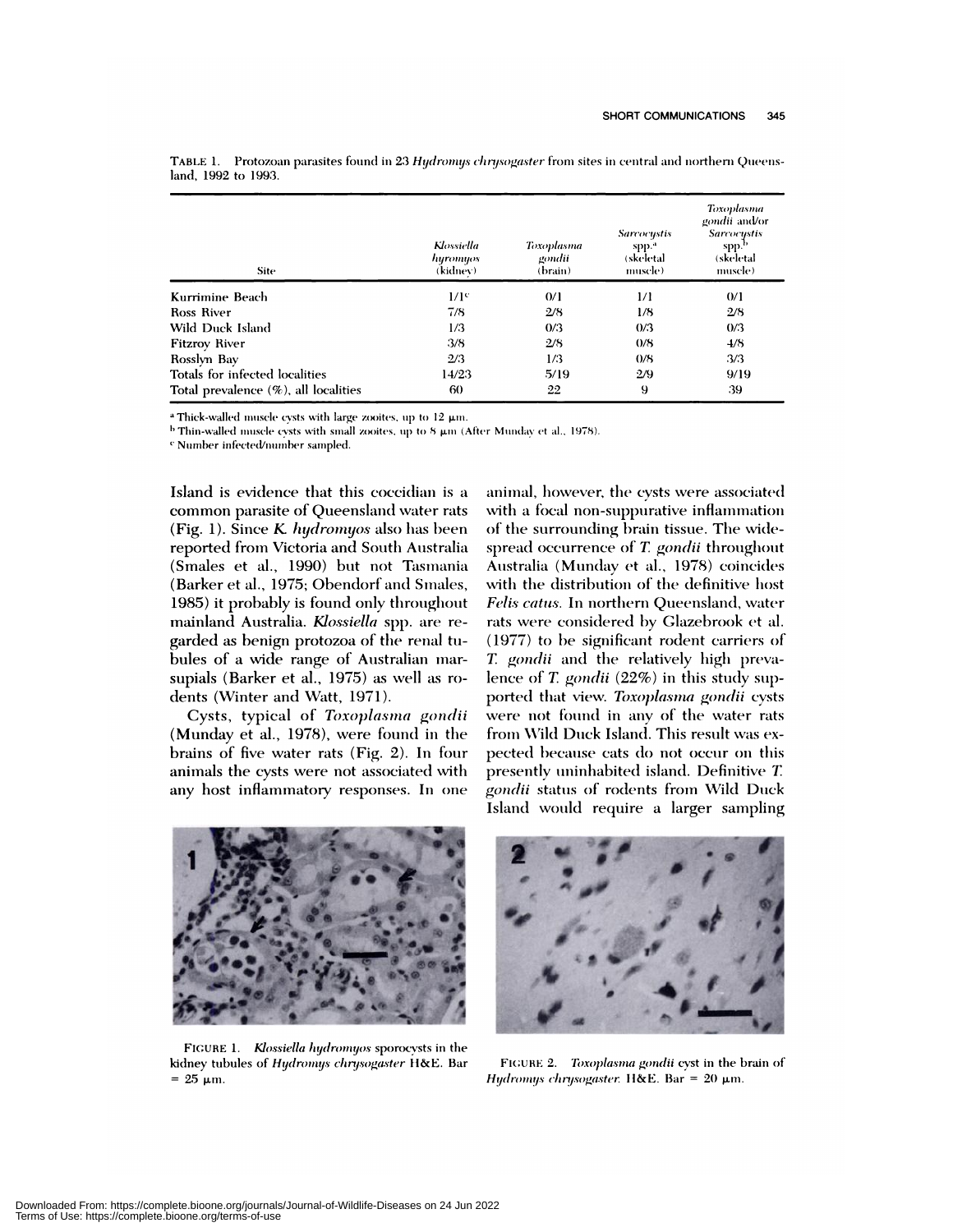

FIGURE 3. Thin-walled cyst in the skeletal muscle tissue of Hydromys chrysogaster. H&E. Bar =  $100$ μm.

with serological testing of blood for the presence of T. gondii antibodies.

Eleven water rats had either thickwalled or thin-walled protozoal cysts, in skeletal muscle tissue (Table 1): The thickwalled cysts with large zoites were typical of Sarcocystis spp., previously found in water rats from Tasmania (Obendorf and Smales, 1985) and Victoria (Smales et al., 1990). Sarcocystis spp. have not previously been recorded from Queensland water rats. The thin-walled cysts with small zoites had features that were more typical of T. gondii than Sarcoystis spp., but could not be differentiated conclusively (Fig. 3). Intestinal coccidia were not specifically looked for using fecal flotation techniques, but no stages of these parasites were detected in histological sections of intestinal walls.

A number of other pathological conditions were detected. Cysts containing metacestodes were detected in the mesentery of one animal from Townsville. Such cysts have not previously been recorded from water rats.

The water rat from Kurrimine Beach had a small abscess on the tongue caused by a penetrating foreign body. Four animals, two from Townsville, one from Rockhampton and one from Rosslyn Bay, had mast cell infiltrates in the musculature of the tongue; this may have been an inflammatory reaction to a parasitic (possibly nematode) infection. In two animals from Wild Duck Island, a nematode was detected in the epithelial lining of the tongue. Nematode infections have not previously been reported from this site in the water rat.

A submucosal granuloma, containing a nematode, was found in the gastric mucosa of one animal from Townsville; lesions containing larval nematodes and nematode associated parasitic submucosal nodules were found in two other animals from Townsville. Similar specimens from the mesenteries and stomach of water rats from Innisfail northern Queensland, labelled Ophidascaris robertsi (Sprent and Mines, 1960) Sprent and McKeown, 1979 are held in the Queensland Museum (GL 5678, G15680, GL7396 and G15690) All the specimens from this study however, as well as the museum collection, conform to the descriptions by Sprent (1970) of the larval stages of Ophidascaris moreliae Sprent, 1969. Although water rats from southern Australia commonly have nematode induced lesions in the stomach wall. these are caused by infection with the adult acuarioids Antechiniella sertatum Smales, 1991 and Synhimantus australiensis (Beveridge and Barker, 1975) Quentin and Beveridge, 1986 (Smales et al., 1990).

One animal from Wild Duck Island had an interstitial pneumonia with generalized thickening of the alveolar walls and aggregates of lymphocytes around airways and blood vessels. Glazebrook et al. (1977) reported interstitial pneumonia in 88 of 355 rodents from tropical habitats in northern Queensland, although it was not stated which of the 15 species examined were infected. Interstitial pneumonia was not found in water rats from southern locations (Obendorf and Smales, 1985; Smales et al., 1990). A nematode was associated with an eosinophilic peribronchitis in the animal from Kurrimine Beach (Fig. 4). Two animals from Townsville had focal interstitial nephritis.

We thank Karl French for his assistance with trapping and dissecting animals from